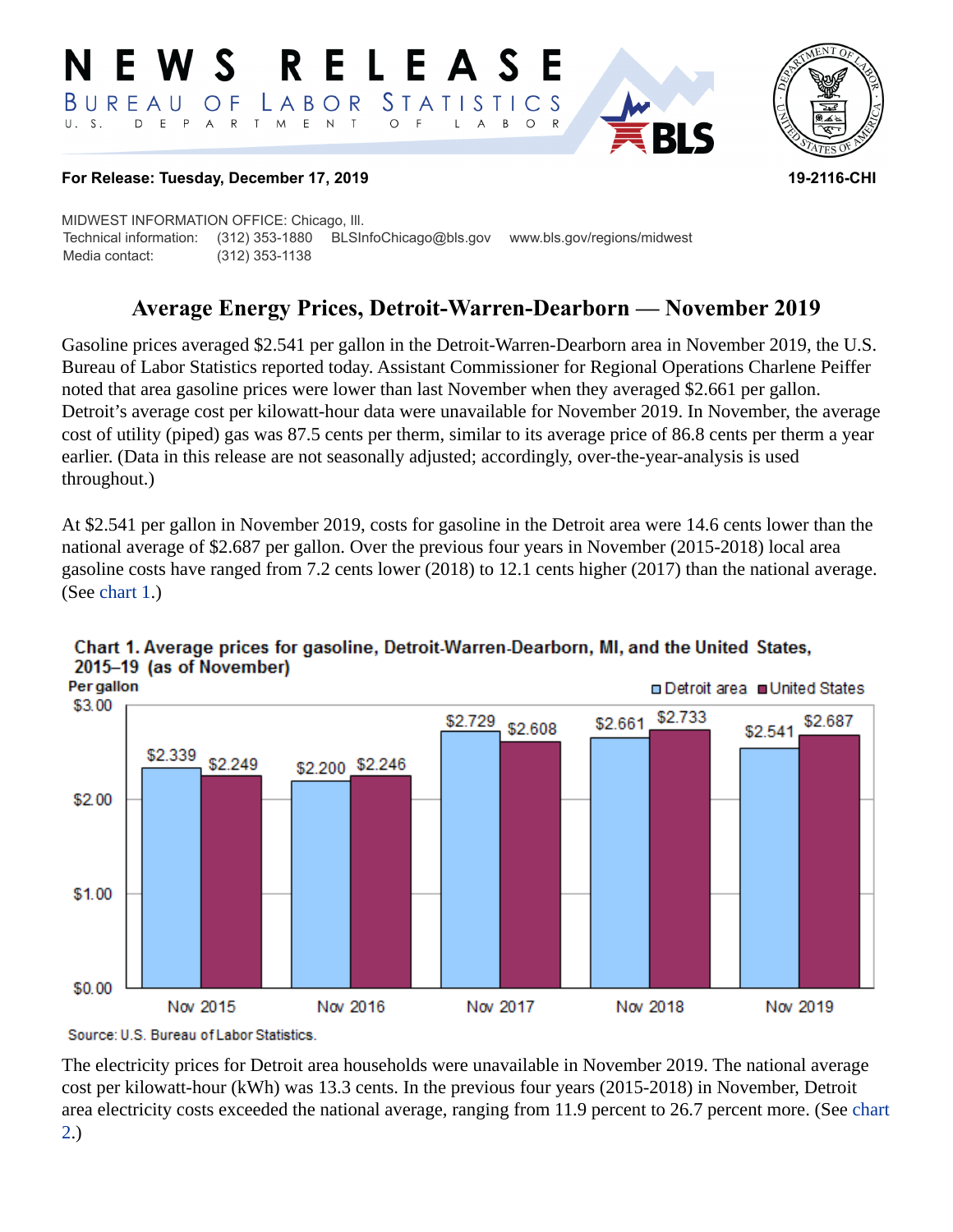<span id="page-1-0"></span>Chart 2. Average prices for electricity, Detroit-Warren-Dearborn, MI, and the United States, 2015-19 (as of November)



Prices paid by Detroit area consumers for utility (piped) gas, commonly referred to as natural gas, were 87.5 cents per therm in November 2019, 17.3 percent below the national average of \$1.058 per therm. In the previous four years (2015-2018) in November, Detroit area utility (piped) gas costs were lower than the national average, ranging from 13.6 percent to 25.1 percent less. (See [chart 3.](#page-1-1))



<span id="page-1-1"></span>

The **Detroit-Warren-Dearborn, MI,** core based statistical area covered in this release is comprised of Lapeer, Livingston, Macomb, Oakland, St. Clair, and Wayne Counties in Michigan.

Historical average energy prices for the U.S. and select metropolitan areas are available at [www.bls.gov/](https://www.bls.gov/regions/midwest/data/averageenergyprices_selectedareas_table.htm) [regions/midwest/data/averageenergyprices\\_selectedareas\\_table.htm.](https://www.bls.gov/regions/midwest/data/averageenergyprices_selectedareas_table.htm)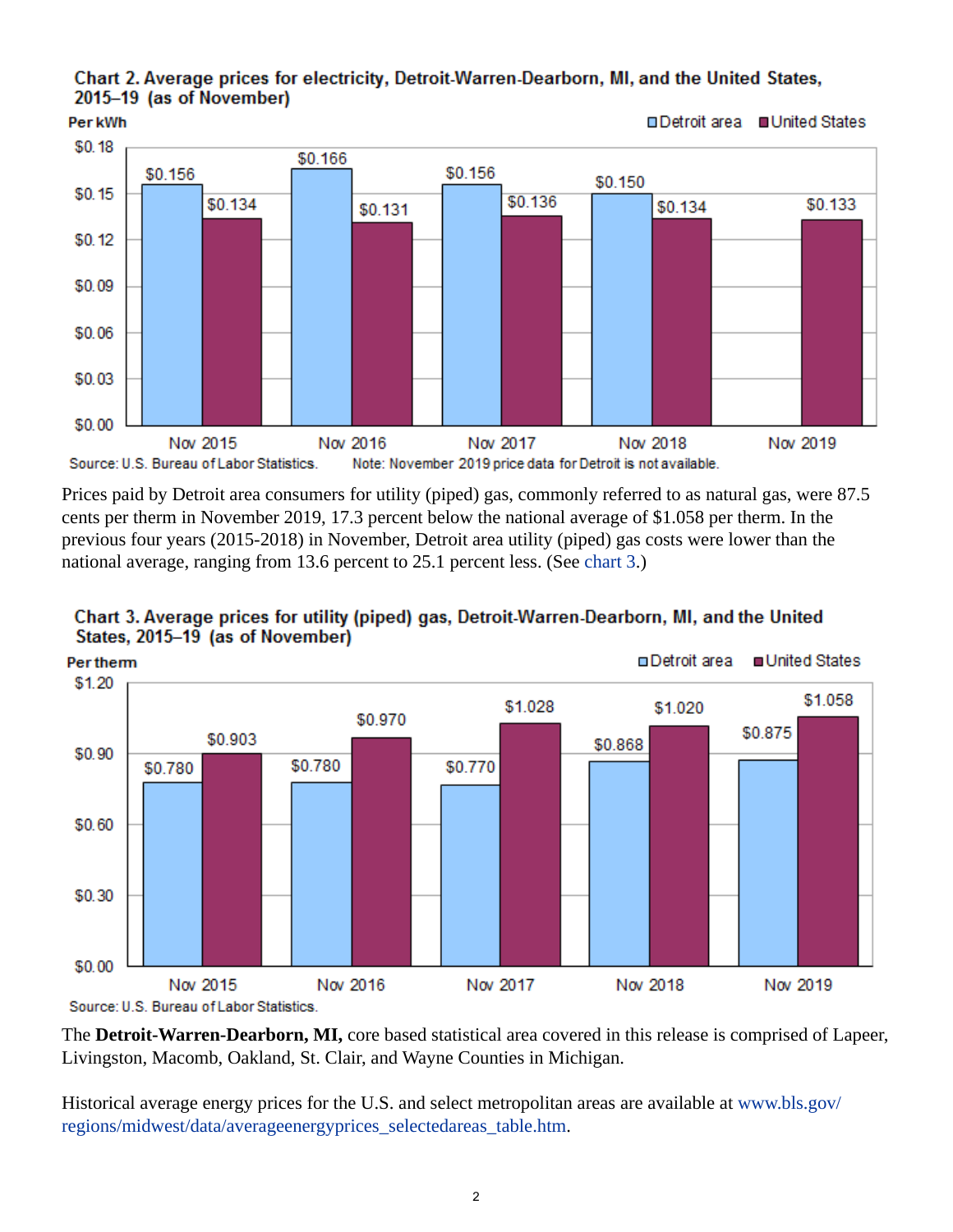### **The Consumer Price Index for December 2019 is scheduled to be released Tuesday, January 14, 2020.**

## **Technical Note**

Average prices are estimated from Consumer Price Index (CPI) data for selected commodity series to support the research and analytic needs of CPI data users. Average prices for electricity, utility (piped) gas, and gasoline are published monthly for the U.S. city average, the 4 regions, 9 divisions, 2 population size classes, 8 region/size-class cross-classifications, and the 23 largest local index areas. For electricity, average prices per kilowatt-hour (kWh) are published. For utility (piped) gas, average prices per therm are published. For gasoline, the average price per gallon is published. Average prices for commonly available grades of gasoline are published as well as the average price across all grades.

All eligible prices are converted to a price per normalized quantity. These prices are then used to estimate a price for a defined fixed quantity. The average price per kilowatt-hour represents the total bill divided by the kilowatt-hour usage. The total bill is the sum of all items applicable to all consumers appearing on an electricity bill including, but not limited to, variable rates per kWh, fixed costs, taxes, surcharges, and credits. This calculation also applies to the average price per therm for utility (piped) gas.

Information from this release will be made available to sensory impaired individuals upon request. Voice phone: 202-691-5200, Federal Relay Services: 800-877-8339.